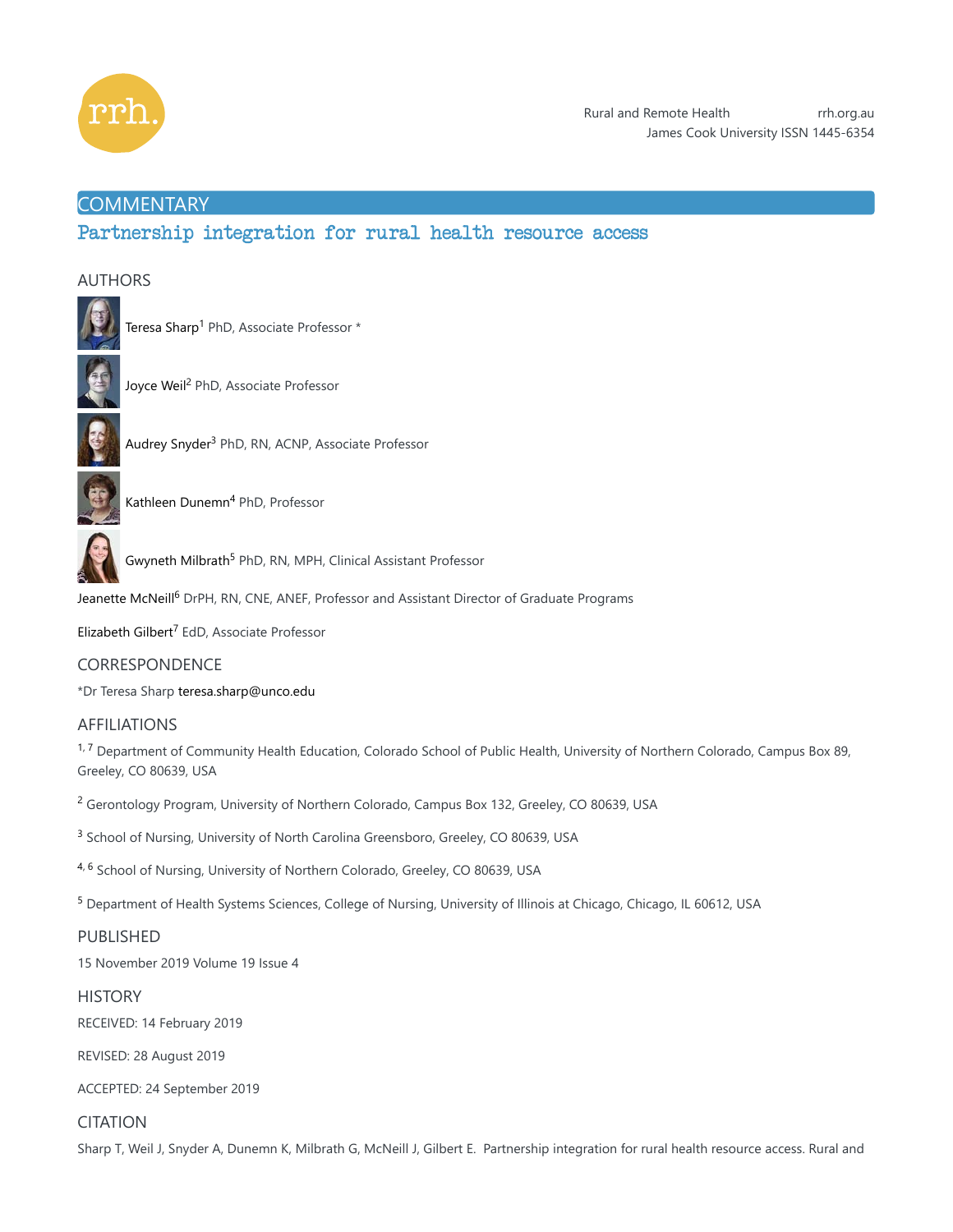### ETHICS APPROVAL

This is a commentary that provides a framework for interdisciplinary care. No data were collected for this project.

This work is licensed under a Creative Commons Attribution 4.0 International Licence

# ABSTRACT:

Increasing numbers of older adults are residing in rural areas of the USA. Many of these individuals experience greater rates of chronic diseases and lower income levels compared to their urbanresiding counterparts. Aging in rural environments creates greater challenges in the provision of funding, staff and resources to meet the needs of these older adults, and contributes to immense health disparities and health inequities. Urban and rural older adult residents alike need healthcare, gerontological and public health resources to promote successful aging in place. Due to the nature of rural environments, many of these resources often exist great distances from these residents, which creates access challenges. There are also limitations in locally available facilities and trained practitioners, resulting in resource shortages for addressing chronic health conditions. The creation and use of interdisciplinary partnerships provides this much-needed support while addressing ever-increasing funding and staffing limitations.

This article provides an innovative conceptual interdisciplinary partnership model that combines nursing, public health and gerontology to address the health and social challenges that ruralresiding older adults face.

Although well-trained practitioners who work within their discipline are an important contributor to assist with the needs of rural-residing older adults, this silo approach is expensive, inefficient, and clearly cannot support all of the needs for older adults in this type of environment. There is a need to blend the Keywords:

complementary skills provided by each of the presented disciplines so that the focus of the interdisciplinary partnership is on personcentered care addressing the health disparities and health inequities experienced by these older adults. To illustrate the integration of nursing, public health and gerontology disciplines, these disciplines are initially combined and presented as dyads, and are then incorporated into the full conceptual model. The dyads are public health and gerontology, public health and nursing, and gerontology and nursing. Steps are provided for the development of this (or any) interdisciplinary partnership. An example of the model's use through clinical and non-clinical disciplines and a community engagement framework is also described.

Interdisciplinary approaches focused on person-centered care provide more well-rounded health and social support for rural older adults than any one discipline in isolation. Allocation of shared resources, roles, responsibilities and expenses allows practitioners engaged in interdisciplinary teams to provide superior economic and capacity efficiency. This efficiency is crucial at a time when many entities experience limitations in sustainable resources. Thus, practitioners and community agencies collaborating through interdisciplinary partnerships are better able to address the complex issues experienced by rural-residing community members.

aging, gerontology, health disparities, interdisciplinary, nursing, public health, USA.

# FULL ARTICLE:

### **Background**

Rural populations are aging. In rural, non-metropolitan areas of the USA, 19% or more of the population is aged 65 years or more compared to 15% of those of the same age range in non-rural areas<sup>1</sup>. Rural areas also have a larger percentage of those aged 85 years and older<sup>2</sup>. Living in rural areas as one ages often means less availability of and access to medical services and a lack of healthcare providers<sup>1,3</sup>. The implication on rural-residing older adults is significant as they have higher rates of chronic conditions and frailty<sup>4</sup>. Additionally, these rural older adults have limited access to goods and services and often have lower incomes than urban-dwelling older persons<sup>5</sup>. This combination of increased numbers of rural-residing older populations<sup>1</sup>, along with greater chronic health conditions and limited health resource access, creates increased economic and workforce strain on those existing

and limited support systems.

The aforementioned health disparities and inequities necessitate providers working together across disciplines. These multidisciplinary efforts are frequently used in practice, but often lack synergy and collaboration. Although 'multidisciplinary' and 'interdisciplinary' often used interchangeably, there are distinct differences between them<sup>6</sup>. Multidisciplinary practices focus on the dominance of each individual discipline. Interdisciplinary efforts are better suited to address rural health disparities and inequities due to a primary focus on person-centered care. Rather than being housed in individual disciplines, interdisciplinary partnerships can improve rural health resource access through practitioners working and learning from each other and thus *blending* the complementary skills of individual disciplines to increase care's holistic nature<sup>7</sup>. By removing silos among health professionals, the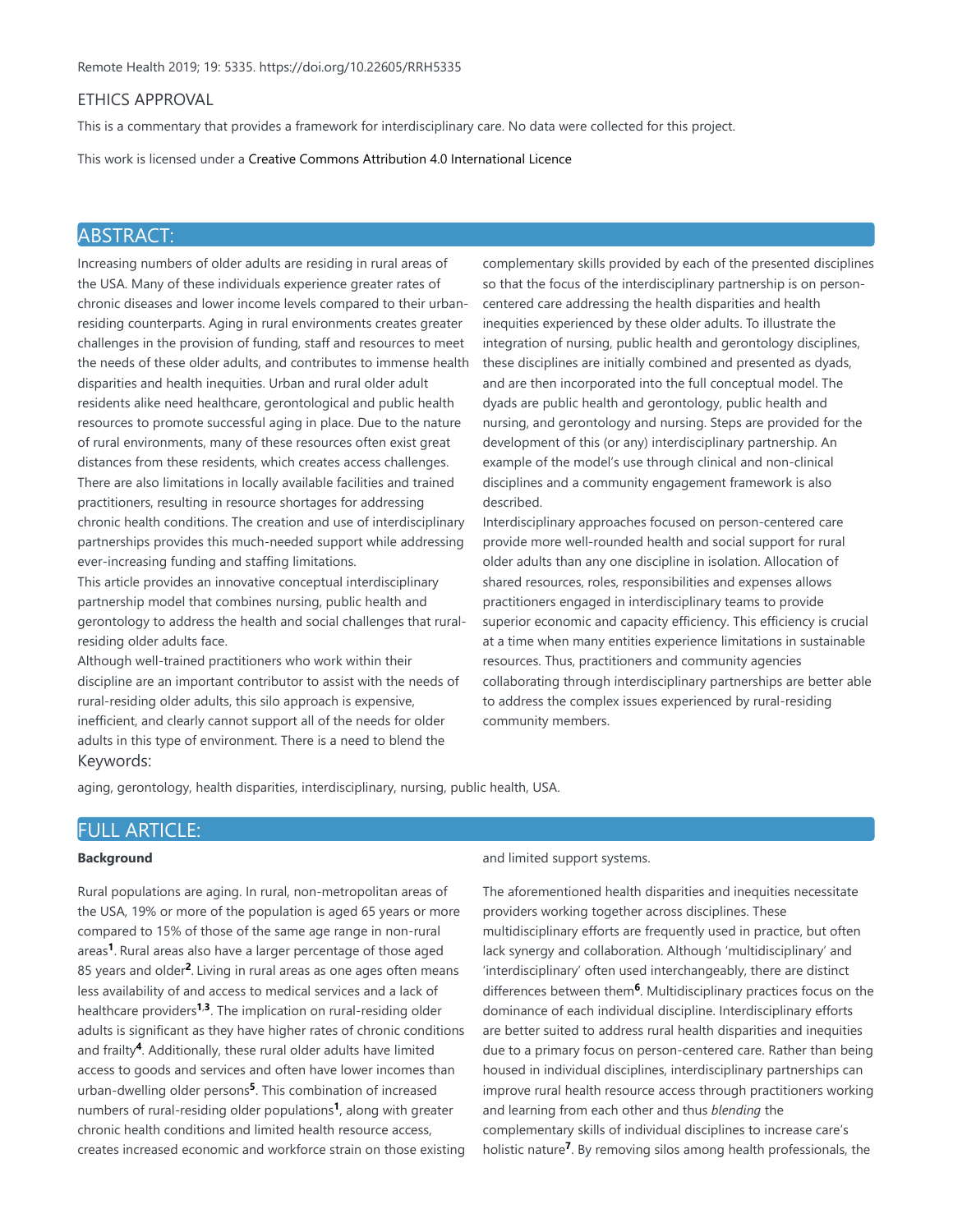impact of health resource shortages in rural areas can be reduced.

#### **Purpose**

Interdisciplinary teams are a way to address the complex issues of aging, and this approach is particularly critical to aging in rural places<sup>8</sup>. The goal of this commentary is to present a conceptual partnership model that integrates nursing, gerontology, and public health disciplines for support of rural-residing older adults. The importance of interdisciplinary approaches that ultimately enhance the quality of life of rural-residing older adults is described. Benefits of discipline pairings and total integration of these pairings provide a comprehensive overview of the strength of interdisciplinary partnership integration for improving rural health resource access.

#### **Partnership integration**

Interprofessional collaborations in health are inescapable in today's increasingly complex healthcare environment. More work is needed to understand how disciplines can work together to address chronic disease, long-term complex health issues<sup>9</sup>, and transitions of care<sup>10</sup>. Researchers continue to define interdisciplinary models and analyze the health impact of such models, but this literature is limited to a small pool of interdisciplinary studies<sup>11</sup>.

In general, the steps toward interdisciplinary efforts begin with identifying the complementary nature of work provided within pairing of specific disciplines. An innovative model that expands and develops collaborative relationships with researchers, rural hospitals, area health education centers, and other public and private agencies outside of and within the aging network improves health resource access for rural-residing older adults. Public health, gerontology, and nursing disciplines presented as pairs/dyads are incorporated as a conceptual interdisciplinary model. This illustrates the integration of these types of disciplines, and their interactions with each other as well as how all three disciplines interact together. These descriptions can help health professionals apply the presented model to their own rural settings through the development of specific goals and objectives that leverage the strength of each discipline and interaction.

#### *Public health and gerontology*

This dyad illustrates the importance of prevention and education and an understanding of the aging process to promote health, reduce health disparities, and increase health equity in ruralresiding older adults. Recognition of the influence of the environment upon the older individual and population is enhanced by field-based practice. Whereas public health includes a focus on social determinants of health, gerontology recognizes the impact of social support in healthy aging.

#### *Public health and nursing*

While the public health and nursing dyad also focuses on healthrelated prevention and education, this partnership addresses the healthcare needs of disadvantaged and rural populations through the provision of quality care within the complex practice-based environment of an evolving healthcare system. As older adults are often shuffled between their home and healthcare facilities, education, communication, and coordination of care during these transitions are critical to supporting older adults within the community through their interactions with the healthcare system. Public health and nursing partnerships are critical in accessing and coordinating community services for older adults and identifying gaps in services in rural areas.

### *Gerontology and nursing*

This dyad focuses on assessment, treatment, and rehabilitation for improved functioning and healthcare needs of older adults using a gerontological lens that includes the social, psychological, and environmental factors that influence the health of older people. Also, key focuses of this dyad are needs related to quality of care (ie health care and overall wellbeing) and quality of life in assisted living and skilled nursing facilities. Pairing these disciplines can also address social isolation, lack of public transportation, and even the lack of skilled nursing that may occur in many rural environments.

#### **Interdisciplinary integration**

There are clear benefits of using the dyadic approach. For public health and gerontology, community engagement is a crucial component of this dyad's practice outcomes. Practice outcomes for public health and nursing include improving population health by emphasizing prevention and attending to multiple determinants of health. Gerontology and nursing practice outcomes utilize person-centered and strengths-based approaches for optimum health achievement<sup>12</sup>. Integrating all three of these disciplines provides rural-residing older adults with the expertise needed for person-centered and community-level health-related resource access, as shown in Figure 1. By integrating three complementary professions with different training and foci, practitioners can compound disciplinary strengths, cover weaknesses in knowledge and expertise, and provide smooth transitions for older adults through the continuum of care. This is especially critical in rural environments because personal, financial, and professional resources can often be scarce.

Interdisciplinary approaches provide more comprehensive health support for rural older adults than any one discipline in isolation. Reducing health disparities and increasing health equity for this population are strengthened through interdisciplinary knowledge and practice. Protecting and enhancing the health of populations through person-centered care are reinforced through knowledge exchange among nursing, gerontological, and public health practitioners.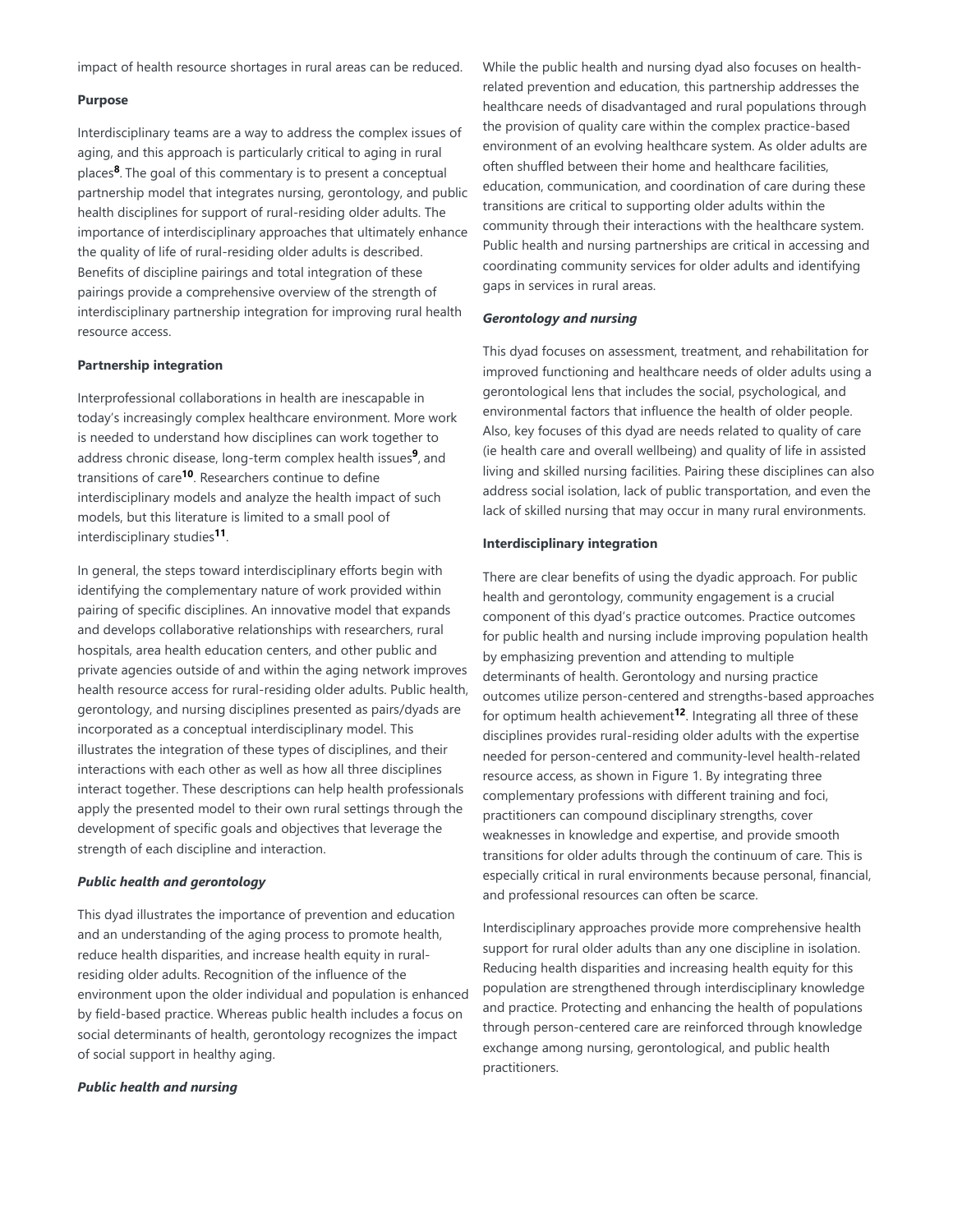

**Figure 1: Partner integration conceptual model.**

#### **Steps for developing an interdisciplinary partnership**

According to O'Sullivan, the development of interdisciplinary partnerships is a step-by-step process. Initially, community partners should be recruited and a needs assessment conducted. Depending upon the needs of the community, disciplines to be included in the integrated partnership can be determined. Disciplines would then work to move from disciplinary to crossdisciplinary to multidisciplinary to interdisciplinary approaches<sup>13</sup>.

### **Example of model use**

There is wide recognition that individuals who live in rural environments that lack sufficient health-related resource access can experience significant health inequities<sup>14</sup>. The following example is of a project using a mixture of clinical and non-clinical disciplines to improve rural health resource access.

A community engagement framework was used to develop and evaluate the needs of rural residing older adults. Partnerships were developed with surrounding healthcare systems, community health centers, rehabilitation, extended care facilities, home health, and tele-health. To address the lack of knowledge or training in creating interdisciplinary teams, providers were educated about the importance and ways of developing interdisciplinary collaborations<sup>12</sup>. This required an investment in learning about the contribution of roles and skills by partnered disciplines, and teamwork. Education on the blending of disciplines' philosophies, jargon, and techniques takes time, so advanced planning and full team engagement is essential for long-term success<sup>12</sup>.

## **Summary**

Allocating shared resources, roles, responsibilities, and expenses provides more economic and capacity efficiency. This process of sharing is more crucial at a time when entities experience limitations in sustainable resources, especially in rural areas. The application of interdisciplinary teams enables practitioners to address the complex issues experienced in rural-residing communities.

## REFERENCES:

**1** Cromartie J. *Rural America at a glance. No. 265271.* Washington, DC: United States Department of Agriculture, Economic Research Service, 2017.

**2** Hash KM, Jurkowski ET, Krout JA. *Aging in rural places: programs, policies, and professional practice.* New York, NY: Springer, 2014.

**3** Ponzetti J. Growing old in rural communities: a visual methodology for studying place attachment. *Journal of Community Rural Psychology* 2003; **E6(1):** 1-23.

**4** Prasad S, Dunn W, Hillier LM, McAiney CA, Warren R, Rutherford P. Rural geriatric glue: a nurse practitioner-led model of care for enhancing primary care for frail older adults within an ecosystem approach. *Journal of the American Geriatrics Society* 2014; **62(9):** 1772-1780. https://doi.org/10.1111/jgs.12982 PMid:25243682

**5** Zanjani F, Rowles G. We don't want to talk about that: overcoming barriers to rural aging research and interventions on sensitive topics. *Journal of Rural Studies* 2012; **28(4):** 398-405.

#### https://doi.org/10.1016/j.jrurstud.2012.03.005

**6** Nancarrow SA, Booth A, Ariss S, Smith T, Enderby P, Roots A. Ten principles of good interdisciplinary team work. *Human Resources for Health* 2013; **11(19):** 1-11. https://doi.org/10.1186 /1478-4491-11-19 PMid:23663329

**7** O'Reilly P, Lee SH, O'Sullivan M, Cullen W, Kennedy C, MacFarlane A. Assessing the facilitators and barriers of interdisciplinary team working in primary care using normalisation process theory: an integrative review. *PLoS ONE* 2017; **12(5):** e0177026. https://doi.org/10.1371/journal.pone.0177026 PMid:28545038

**8** Young HM, Siegel EO, McCormick WC, Fulmer T, Harootyan LK, Dorr DA. Interdisciplinary collaboration in geriatrics: advancing health for older adults. *Nursing Outlook* 2011; **59(4):** 243-250. https://doi.org/10.1016/j.outlook.2011.05.006 PMid:21757083

**9** Bookey-Bassett S, Markle-Reid M, Mckey CA, Akhtar-Danesh N.